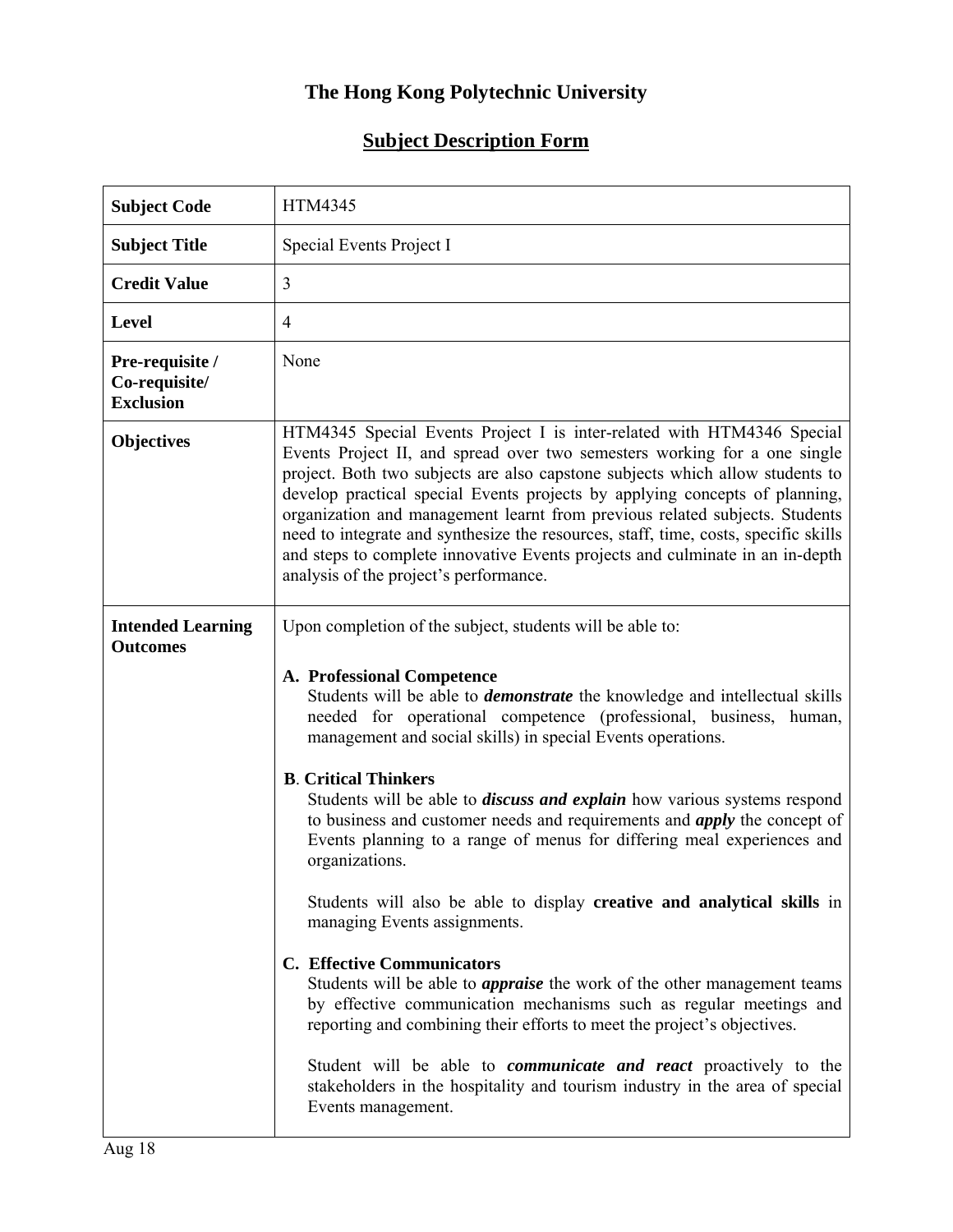|                            | <b>D. Innovative Problem Solvers</b>                                                                                                                                                                                                                                                            |
|----------------------------|-------------------------------------------------------------------------------------------------------------------------------------------------------------------------------------------------------------------------------------------------------------------------------------------------|
|                            | Students will be able to analyze and critique existing and proposed<br>meetings, and justify solutions to inherent problems.                                                                                                                                                                    |
|                            | <b>E.</b> Lifelong Learners<br>Students will also be able to <i>develop</i> and <i>demonstrate</i> the principles of<br>effective management and supervision such as planning, organization,<br>directing and controlling all available resources in order to achieve the<br>stated objectives. |
|                            | <b>F. Ethical Leaders</b><br>Student will be able to <i>apply</i> knowledge/concepts of special Events<br>management to real world situations in individual and team-based work.                                                                                                                |
| <b>Subject Synopsis/</b>   | Key topics to be addressed in this subject (Subject to regular update)                                                                                                                                                                                                                          |
| <b>Indicative Syllabus</b> | 1. Project Theme and Concept Development<br>Management activities and setting objectives                                                                                                                                                                                                        |
|                            | 2. Planning and Management Process<br>Elements of the Events management process, overall structure and timelines                                                                                                                                                                                |
|                            | 3. Budgeting<br>Determine financial objectives, prepare and manage a budget, develop<br>financial procedures and prepare financial reports, determine funding<br>sources                                                                                                                        |
|                            | <b>4. Programme Development</b><br>Sequence of program elements, creative social programs, selection of<br>speakers research                                                                                                                                                                    |
|                            | <b>5. Negotiations and Contracts</b><br>Negotiate and finalize contracts, complete contractual agreements and<br>monitor contracts                                                                                                                                                              |
|                            | <b>6. Risk Management</b><br>Evaluate the level of risk and plan appropriate responses and responsibilities                                                                                                                                                                                     |
|                            | 7. Marketing and Media<br>Apply marketing principles and strategies, understand various target<br>audiences and assess their needs to develop promotion plan, budget, and<br>tools                                                                                                              |
|                            | 8. Registration<br>Registration system, policies, and package development, on-site<br>management                                                                                                                                                                                                |
|                            | 9. On-site Logistics<br>Construct working operations manual, develop transportation plan and<br>traffic flow, determine F&B and equipment requirements, pre and post<br>Events meetings                                                                                                         |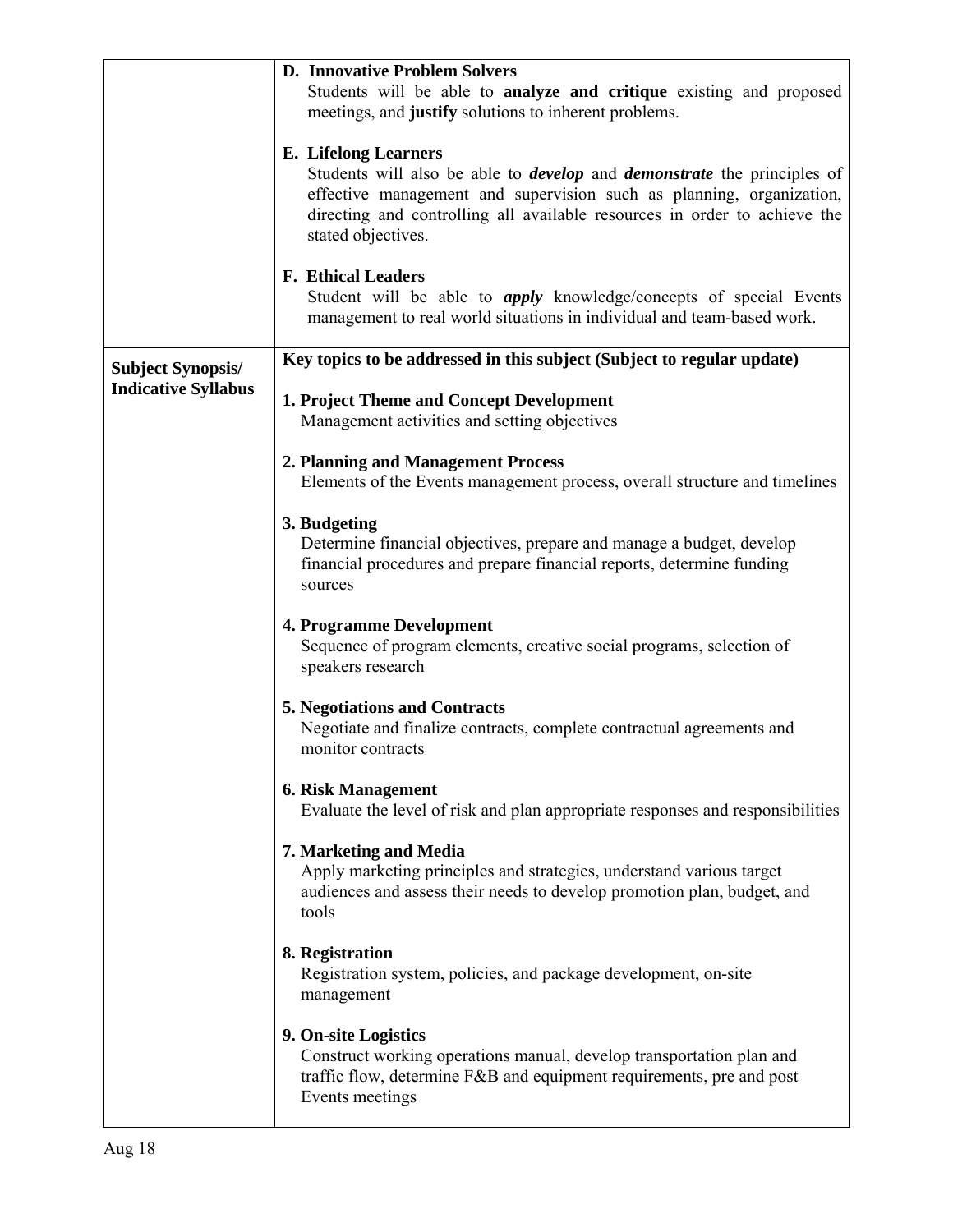|                                                                 | 10. Technologies<br>Appropriate technology for the Events elements                                                                                                                                                                                                                                 |                                                                                                        |            |           |               |           |           |                           |
|-----------------------------------------------------------------|----------------------------------------------------------------------------------------------------------------------------------------------------------------------------------------------------------------------------------------------------------------------------------------------------|--------------------------------------------------------------------------------------------------------|------------|-----------|---------------|-----------|-----------|---------------------------|
|                                                                 | 11. VIP Arrangement                                                                                                                                                                                                                                                                                |                                                                                                        |            |           |               |           |           |                           |
|                                                                 | Protocol guidelines establishment                                                                                                                                                                                                                                                                  |                                                                                                        |            |           |               |           |           |                           |
|                                                                 | <b>12. Human Resources</b><br>Manpower forecast and management, professional conduct and volunteer<br>management                                                                                                                                                                                   |                                                                                                        |            |           |               |           |           |                           |
|                                                                 | 13. Project Evaluation<br>Overall project evaluation and management review                                                                                                                                                                                                                         |                                                                                                        |            |           |               |           |           |                           |
| <b>Teaching/Learning</b><br><b>Methodology</b>                  | Interactive Lectures with discussions in class and illustration of real cases<br>will be used. This approach emphasizes student-centered activities.                                                                                                                                               |                                                                                                        |            |           |               |           |           |                           |
|                                                                 | A series of operations-related Seminars and workshops will be integrated in a<br>logical progression from Events operational principles through to their<br>practical application.                                                                                                                 |                                                                                                        |            |           |               |           |           |                           |
|                                                                 | Guest speaker or speakers will be invited to give seminars on specific issues<br>related to Events management in order to enhance students' understanding of<br>the theories learnt and their applications. Guest speakers will also comment<br>and give suggestions on students' ideas and plans. |                                                                                                        |            |           |               |           |           |                           |
|                                                                 | <b>Field trip</b> may be used to allow students to have an appreciation of Events<br>operation and relate it to relevant theories studied in the classroom that can be<br>applied to the project.                                                                                                  |                                                                                                        |            |           |               |           |           |                           |
|                                                                 | <b>Experiential Learning</b> will allow students to plan, organize, and manage a<br>special Events project, and experience the effect of managerial decisions on<br>staff and operational performance.                                                                                             |                                                                                                        |            |           |               |           |           |                           |
|                                                                 | Group and Peer Learning will allow students to analyze and evaluate special<br>Events operations through learning from other students and by working in<br>teams to identify roles, and in discussion and agreement.                                                                               |                                                                                                        |            |           |               |           |           |                           |
| <b>Assessment</b><br><b>Methods</b> in<br><b>Alignment with</b> | Specific assessment<br>methods/tasks                                                                                                                                                                                                                                                               | $\%$<br>Intended subject learning outcomes to<br>weighting<br>be assessed (Please tick as appropriate) |            |           |               |           |           |                           |
| <b>Intended Learning</b><br><b>Outcomes</b>                     |                                                                                                                                                                                                                                                                                                    |                                                                                                        | A          | $\bf{B}$  | $\mathcal{C}$ | D         | E         | $\boldsymbol{\mathrm{F}}$ |
|                                                                 | Learning Portfolio<br>(Individual)                                                                                                                                                                                                                                                                 | 40%                                                                                                    | $\sqrt{}$  |           |               |           | $\sqrt{}$ |                           |
|                                                                 | Presentations<br>(Group)                                                                                                                                                                                                                                                                           | 20%                                                                                                    | $\sqrt{ }$ | $\sqrt{}$ | $\sqrt{}$     | $\sqrt{}$ |           | $\sqrt{}$                 |
|                                                                 | Written Plans and<br>Report (Group)                                                                                                                                                                                                                                                                | 40%                                                                                                    | $\sqrt{ }$ | $\sqrt{}$ | $\sqrt{}$     | $\sqrt{}$ | $\sqrt{}$ | $\sqrt{}$                 |
|                                                                 | Total                                                                                                                                                                                                                                                                                              | 100 %                                                                                                  |            |           |               |           |           |                           |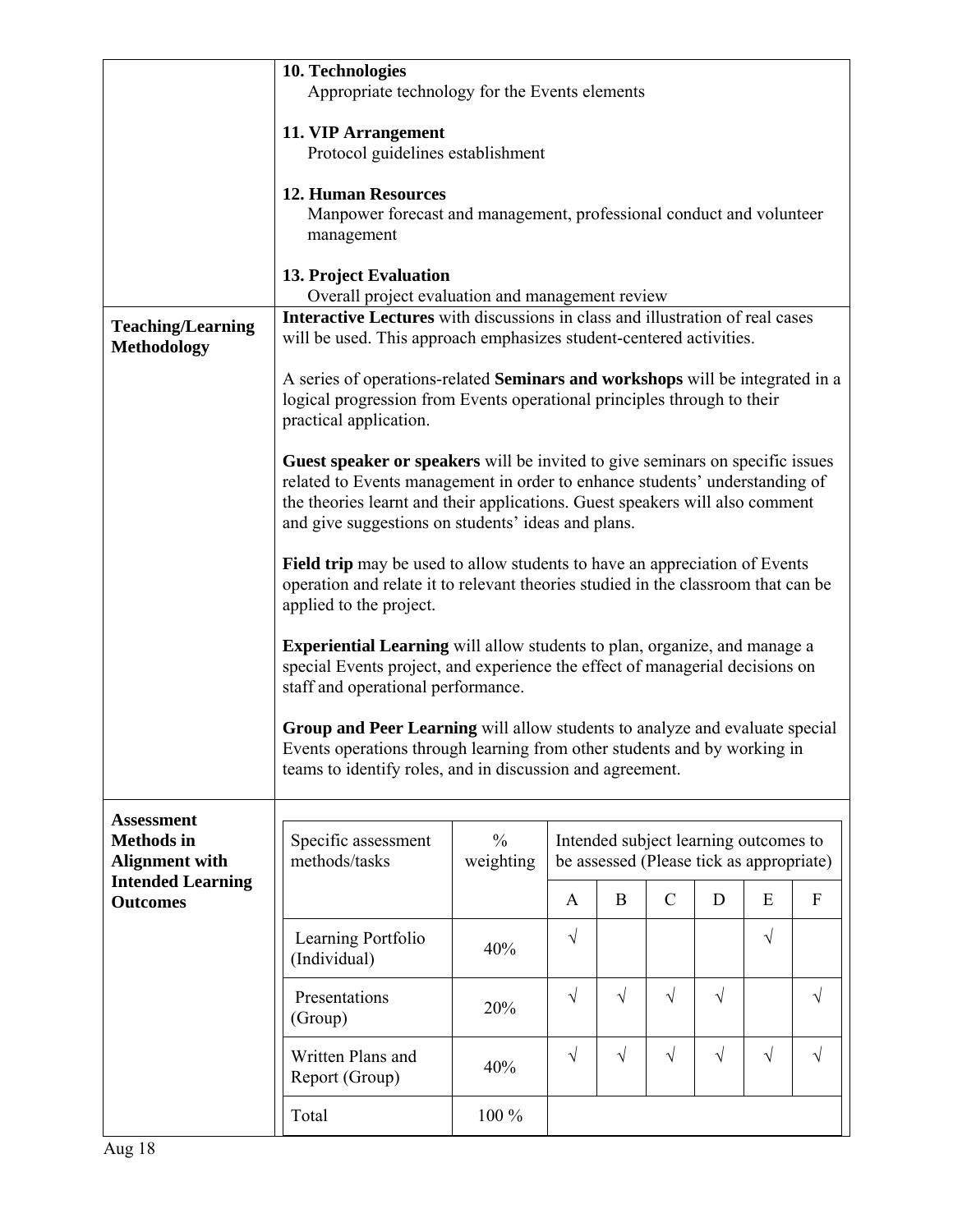| Explanation of the appropriateness of the assessment methods in assessing the<br>intended learning outcomes:                                                                                                                                                                                                                                                                                                                                                                                                                                                                                                                                                                                                                                                                             |         |  |  |
|------------------------------------------------------------------------------------------------------------------------------------------------------------------------------------------------------------------------------------------------------------------------------------------------------------------------------------------------------------------------------------------------------------------------------------------------------------------------------------------------------------------------------------------------------------------------------------------------------------------------------------------------------------------------------------------------------------------------------------------------------------------------------------------|---------|--|--|
| Explanation of the appropriateness of the assessment methods in assessing the<br>intended learning outcomes:                                                                                                                                                                                                                                                                                                                                                                                                                                                                                                                                                                                                                                                                             |         |  |  |
| <b>Learning Portfolio</b> : To assess students' ability to identify problems throughout<br>the real live practicum, search out alternatives and selection of suitable<br>solutions to the problems during the operations planning and processes. Marks<br>will be given based on performance in the following areas:<br>Organizing of work and team cooperation,<br>$\Box$<br>Applied knowledge and skills in leadership and management in the<br>$\Box$<br>operations,<br>Efficiency and efficacy in fully utilizing existing and potential<br>$\Box$<br>resources,<br>$\Box$ Creativity and innovation in special Events management,<br>Negotiation and communication during the practicum.<br>$\Box$                                                                                  |         |  |  |
| Student is required to use a learning portfolio to document the process of<br>learning and practicum throughout the project.                                                                                                                                                                                                                                                                                                                                                                                                                                                                                                                                                                                                                                                             |         |  |  |
| Presentations: The presentations validate their understanding and demonstrate<br>their presentation skills and enhance their teamwork and cooperation in<br>completing a project. Peers from other teams will evaluate their presentation,<br>communication and intellectual skills. Students' abilities and professional<br>skills as an Events manager will be further refined through the practice of<br>presentation.                                                                                                                                                                                                                                                                                                                                                                |         |  |  |
| Written Plans and Report: To assess students' ability to research materials and<br>organize the resources as well as the skills in presenting their ideas by<br>submission of written plans and proposal presentations, students would be<br>assessed on their knowledge and understanding of project management, time<br>management, logistics management, customer care skills, salesmanship and<br>selecting the appropriate systems and strategies for types of Events operation.<br>To assess students' on their analysis and evaluation skills in the business<br>project according to their teamwork in planning, finance, programming, and<br>promotion. Evidences of their analysis and evaluation skills shall be in the<br>form of a written report and a group presentation. |         |  |  |
| Lecture                                                                                                                                                                                                                                                                                                                                                                                                                                                                                                                                                                                                                                                                                                                                                                                  | 13 Hrs. |  |  |
| Seminar/Workshop                                                                                                                                                                                                                                                                                                                                                                                                                                                                                                                                                                                                                                                                                                                                                                         | 24 Hrs. |  |  |
| <b>Experiential Learning</b>                                                                                                                                                                                                                                                                                                                                                                                                                                                                                                                                                                                                                                                                                                                                                             | 56 Hrs. |  |  |
| Other student study effort:                                                                                                                                                                                                                                                                                                                                                                                                                                                                                                                                                                                                                                                                                                                                                              |         |  |  |
| <b>Client Visits</b>                                                                                                                                                                                                                                                                                                                                                                                                                                                                                                                                                                                                                                                                                                                                                                     | 5 Hrs.  |  |  |
| <b>Committee Meetings</b><br>п                                                                                                                                                                                                                                                                                                                                                                                                                                                                                                                                                                                                                                                                                                                                                           | 20 Hrs. |  |  |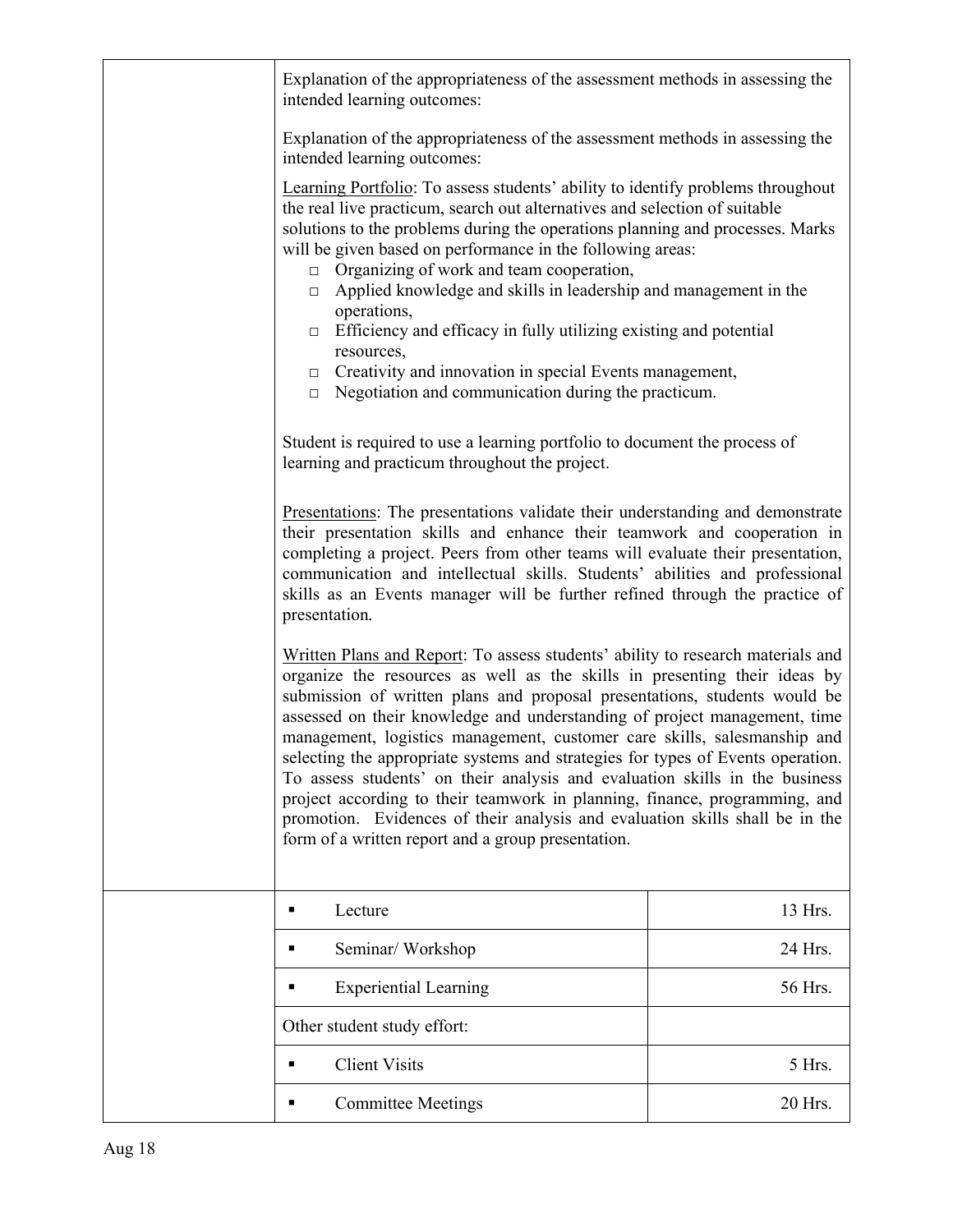|                                              | Report and Assignment                                                                                                                                                                         | 10 Hrs.  |  |  |
|----------------------------------------------|-----------------------------------------------------------------------------------------------------------------------------------------------------------------------------------------------|----------|--|--|
|                                              | Total student study effort                                                                                                                                                                    | 129 Hrs. |  |  |
| <b>Reading List and</b><br><b>References</b> | <b>SUGGESTED READINGS</b>                                                                                                                                                                     |          |  |  |
|                                              | Davidson, R. (2003). Business Travel. Pearson Education, London.                                                                                                                              |          |  |  |
|                                              | Lawson, F. (2000). Congress, convention and exhibition facilities:<br>Planning, design and management, London: Architectural Press.                                                           |          |  |  |
|                                              | McCabe, V. et al. (2000). The business and management of<br><i>conventions.</i> Milton, Qld., Wiley & Sons.                                                                                   |          |  |  |
|                                              | PCMA (2006). Professional Meeting Management: Comprehensive<br>Strategies for Meetings, Conventions and Events 5 <sup>th</sup> Ed., Iowa:<br>Kendall/Hunt                                     |          |  |  |
|                                              | Rogers, Tony (2008). Conferences and Conventions: A Global Industry<br>$2^{nd} Ed.$ , Oxford: Elsevier Ltd.                                                                                   |          |  |  |
|                                              | Berridge, Graham (2007). Events Design and Experience, Oxford:<br>Butterworth-Heinemann                                                                                                       |          |  |  |
|                                              | Tum, J., Norton, P., and Wright, J. N. (2006). Management of Events<br>Operations, Oxford: Butterworth-Heinemann                                                                              |          |  |  |
|                                              | <b>General Texts on Events and Meetings Management</b><br>Bowdin, G. et al (2006). Events Management 2 <sup>nd</sup> Ed., Oxford:<br>Butterworth-Heinemann                                    |          |  |  |
|                                              |                                                                                                                                                                                               |          |  |  |
|                                              | Fenich, George G. (2008). Meetings, Expositions, Events, Conventions:<br>An Introduction to the Industry $2^{nd}$ Ed., New Jersey: Pearson<br><b>International Education</b>                  |          |  |  |
|                                              | Getz, D. (2006). Events Management and Events Tourism $2^{nd}$ Ed., New<br>York: Cognizant Communication Corp.                                                                                |          |  |  |
|                                              | Jones, J. E. (1984). Meeting Management: A Professional Approach.<br>2nd ed. Stamford, CT: Bayard Publications.                                                                               |          |  |  |
|                                              | Price, C. H. (1999). The Complete Guide to Professional Meeting and<br>Events Coordination. Washington, D.C.: George Washington<br>University                                                 |          |  |  |
|                                              | Bonn, Mark A., and Jane N. Boyd. (1992). A multivariate analysis of<br>corporate meeting planner perceptions of Caribbean destinations.<br>Journal of Travel & Tourism Marketing, 1 (3):1-23. |          |  |  |
|                                              | Chacko, H.E., and G.G. Fenich. 2000. Determining the importance of                                                                                                                            |          |  |  |